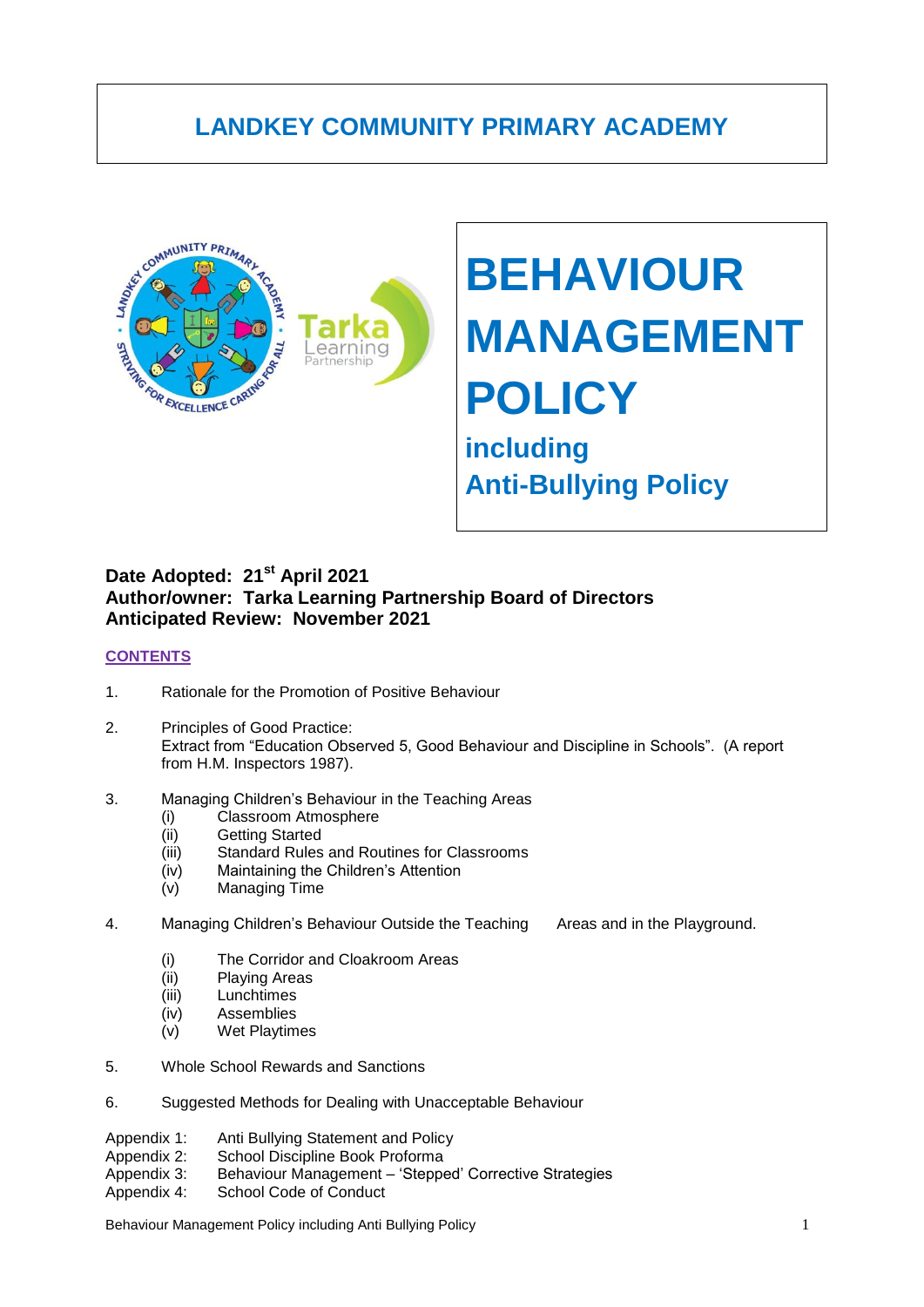#### **1. A Rationale for the Behaviour Management Policy**

**We promote good behaviour in school by creating an atmosphere in which positive behaviour is not only encouraged but also expected. We have clear expectations of a high standard of behaviour in which children are considerate to the feelings, needs and property of others as well as conforming to the basic principles of respect and safety within which the school community operates**.

#### **In order to achieve this:**

- Children are encouraged to be proud of their behaviour
- Positive behaviour is encouraged and praised
- Children are encouraged to be smart and punctual
- Inappropriate behaviour is addressed quietly but firmly
- All children are treated as individuals
- All adults in school are role models for pupils and therefore should demonstrate exemplary behaviour
- All adults work to the same expectations of pupil behaviour
- Staff listen to children
- Children are encouraged to talk through their problems
- School Council is used to highlight and talk through any issues which become problematic as well as emphasising the positives
- Teachers and Teaching Assistants communicate and are well informed about children"s problems
- Time is taken to talk to parents at the early stages of behaviour problems
- Parents are encouraged to come in when problems occur at home
- Senior Leadership Team meet and discuss pupil issues from team meetings and decide on courses of action
- Half termly meetings with Meal Time Assistants. They are informed of concerns and often work alongside children

| See also: | School Aims                      |
|-----------|----------------------------------|
|           | <b>Physical Restraint Policy</b> |
|           | <b>Anti- Bullying Statement</b>  |

#### **2. Principles of Good Practice**

(An extract from "Education Observed 5". H.M.I. 1987)

This chapter offers a brief summary of the main principles which seem from the evidence of inspection to underlie the practice of those schools which have succeeded in the complex and difficult task of achieving and maintaining high standards of behaviour and discipline.

Policies are explicit to all in school; they establish clear and defensible principles and set the boundaries of acceptable behaviour; they depend upon carefully developed professional agreement; they provide guidelines for action; they are made explicit to all pupils and parents; they are firmly and consistently applied.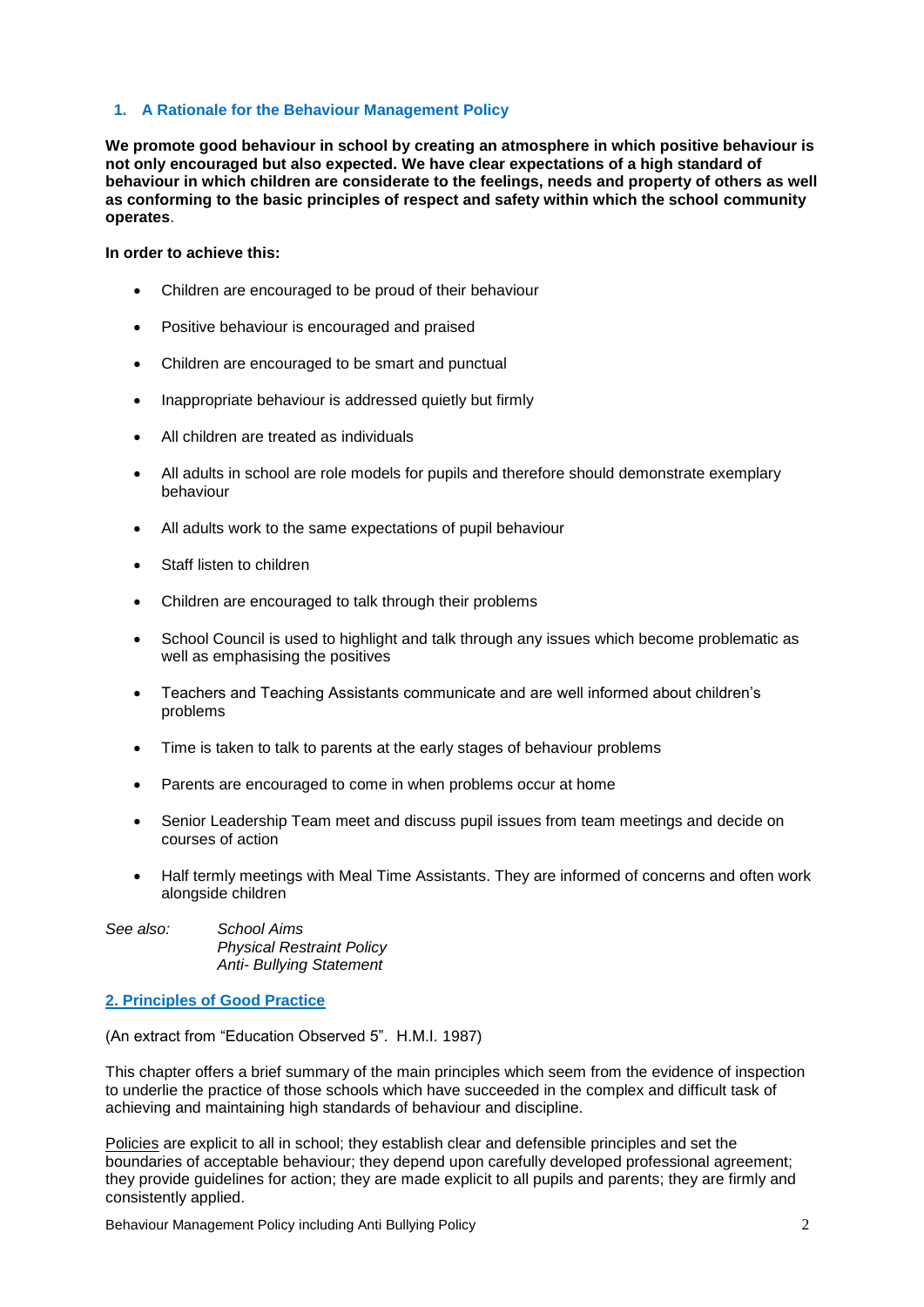The focus of such policies is the development of a positive climate for the whole school; this is based on a quiet yet firm insistence on high standards of behaviour at all times, and draws its strength from the community of purpose, consistent practice and constant vigilance. Within this framework it is expected that a small and changing population of pupils will make extra demands on the time and professional expertise of teachers.

This climate is affected by all the school's activities. Within a well-planned curriculum there is a high quality of teaching and learning, in which purposes are clear to all involved; pupils as well as being intellectually challenged have opportunities for taking initiatives and for accepting responsibility for their progress. Such learning is supported by a range of activities outside the classroom which also contribute to pupils" personal and social development.

There is a range of positive behaviour management strategies, with due emphasis on well-merited praise; their use outweighs that of the sanctions available. The sanctions relate to defensible principles; they are applied with flexibility and discrimination. In using them to improve pupils" behaviour schools also offer teachers support and the opportunities to improve their expertise.

The school"s leadership sets a good example, with clear aims and high expectations which are matched by constant vigilance and a willingness to provide support, to identify in-service training needs and take action to meet them, and to encourage the professional development necessary for the maintenance of high standards.

The ethos of the school is grounded in the quality of relationships at all levels; between teachers, between teachers and pupils and between pupils. Such relationships are characterised by mutual respect by the valuing of pupils, by a willingness to listen and understand, and by a positive view of teachers as professionals and pupils as learners. Through good models of adult behaviour, there is constant encouragement to develop self-esteem, self- discipline and autonomous adherence to high standards.

The school makes full use of the strengths available to it through the wider partnership; its links with parents, with the local community and with the supporting agencies are all used to enhance the quality of the school as a community, and to help maintain high expectations.

#### **3. Managing Pupils' - Behaviour in Teaching Areas**

(i) Classroom Atmosphere:

Aims:

- 1. To ensure a calm, quiet and relaxed but busy working environment.
- 2. To create an atmosphere where both pupils and teachers can concentrate on their work to ensure a level of working noise which is commensurate with the activity being undertaken and which neither interferes nor distracts others.

#### Recommended strategies:

- 1. Plan a timetable day with suitable and appropriate activities which require a variety of pupils" responses ranging from the need for co- operative discussion to periods of focused working.
- 2. Define and insist upon levels of noise which clearly draw a distinction between talking and shouting.
- 3. Identify pupils who are not conforming to the expectations and speak with them individually. Remind the pupils in a calm and firm manner of the need for quiet working etc. This may be a constant requirement initially but is essential if they are to be "trained" to speak in a controlled, quiet manner.
- 4. Avoid raising the noise level by talking over any loud talking. Use yourself as the role model of a calm, quiet person.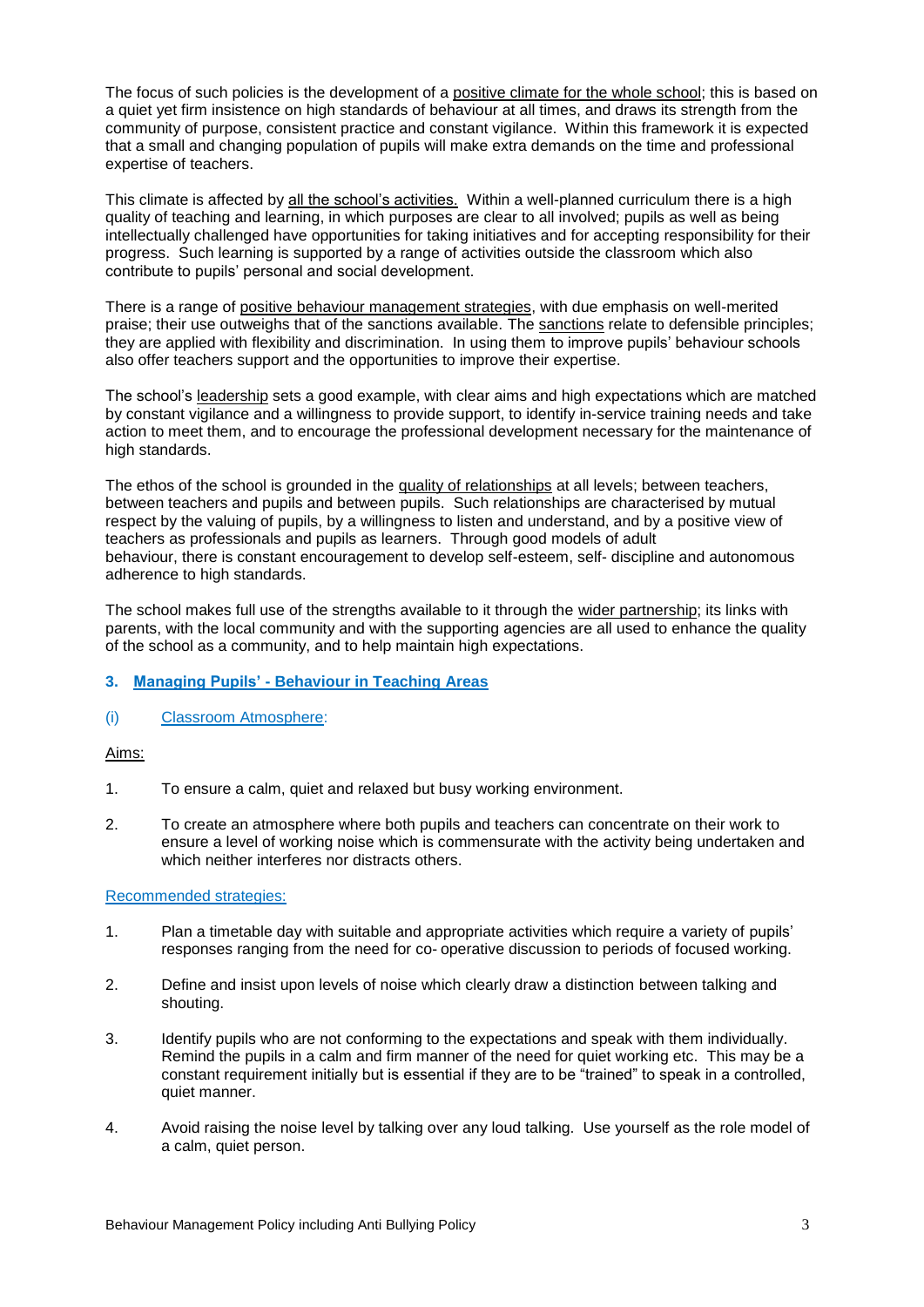#### (ii) Getting Started:

Aim:

To start the morning and afternoon sessions with a purposeful and appropriate activity to settle, prepare pupils for the learning ahead.

Teachers should be in their classrooms and ready to receive their children. Teachers should be prepared to make a prompt start to each session.

#### (iii) Standard rules and routines for classrooms

Aim:

To establish consistent and universal classroom routines which are understood and operated by all within each classroom and with continuity from previous experiences.

#### (iv) Rules, routines and procedures:

#### School Code of Conduct

A School Code of Conduct is talked through to the whole school at the beginning of each term. The School Code of Conduct centres on 10 positive aims that were devised by the children which they felt were important: -

- 1. We will treat everyone with the respect that they deserve.
- 2. We will use appropriate language in and around school at all times.
- 3. We will try to be polite and friendly children.
- 4. We will respect our own property and others, and that of the school.
- 5. We will play fairly and share at all times.
- 6. We will be kind and considerate to everyone in our school community.
- 7. We will keep ourselves and others safe in school.
- 8. We will look after our environment.
- 9. We will set a good example to others at all times.
- 10. We will always try our hardest and do our best.

(The content of the above may vary depending on School Council review).

Teachers too, go through the Code of Conduct with their individual classes. A reminder of the code is prominent throughout the school.

#### a. Movement:

- 1. Pupils should enter and leave classroom in a calm, quiet and orderly manner, under the direct supervision of class teacher or teacher on duty.
- 2. All movement of classes or groups around school should be conducted in a quiet, orderly manner. Groups should remain in lines.
- 3. In the teaching situation, teachers should respond to the demands of the pupils by going to their group tables and not the other way around, thus avoiding unnecessary queues. Teachers should be able to observe the majority of the pupils for most of the time. This improves the ability to respond to the needs of the pupils and to monitor the conduct of them more efficiently.
- 4. Movement within classroom should be purposeful and direct. Unnecessary movement should be avoided.
- 5. Avoid open ended situations which may lead to conflict, e.g. gathering pupils together for discussion or instruction should not result in a fight for seating. Be consistent; insist all sit on seats or floor (unless a medical need permits)
- 6. Staff should always be in the classroom to receive pupils. Initially, teachers should oversee the whole group and avoid speaking with individuals until the majority are calm and working purposefully.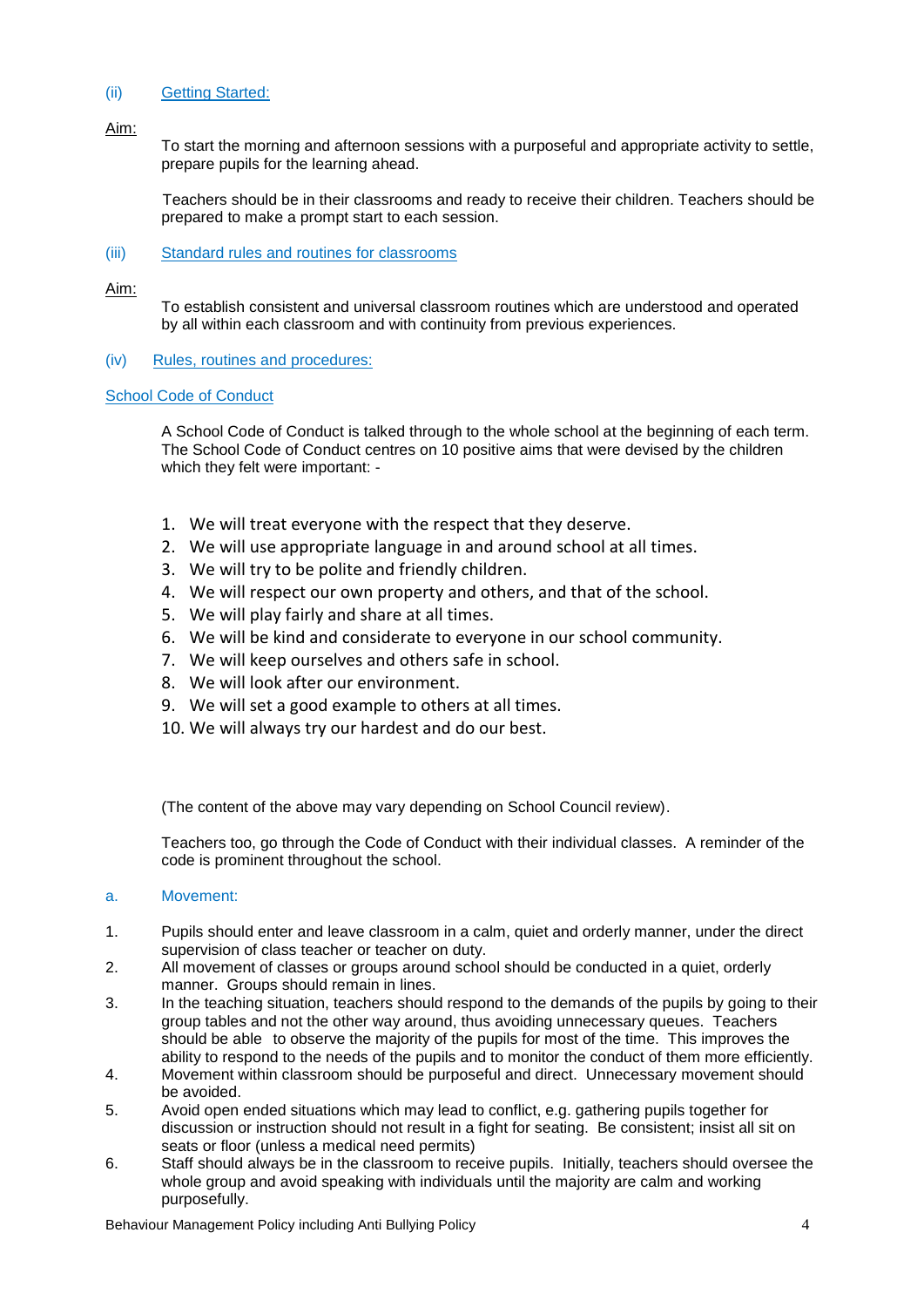- 7. A clear statement concerning when the children can go to the toilet can help in establishing who needs to go genuinely and who is on walk-about.
- 8. Seating arrangements should be based upon a selected criteria and should remain for the majority of the teaching time. Different groupings can also have allocated places based on suitable criteria.

#### b. Time:

- 1. Time should be allocated at the beginning of teaching and learning session to enable pupils to organise their workspace with the appropriate resources and equipment, and to clear up at the end of the session.
- 2. Time should also be made available for a summary of what has been achieved and where the next steps in the progression of learning lie. A closing activity should be planned where appropriate, bringing in an additional learning point.

#### c. Resources:

- 1. All resources, equipment and books should be allocated clearly labelled storage space within the classroom which is accessible to the pupils.
- 2. All pupils should know and understand the procedures for the distribution, collection and storage of all equipment etc., within the classroom.
- 3. The pupils should be taught the proper use and care of all property, especially the schools.
- 4. All pupils should be made aware of those resources which are not to be touched or are for limited use by pupils. These should be relatively inaccessible.
- 5. Folders and books will be marked with their name. This will improve the efficiency when distributing or collecting at the beginnings or ends of teaching sessions.
- 6. Procedures for the distribution and collection of resources, books, etc., may vary, but the use of monitors encourages and prepares pupils for responsibility. Rotas ensure opportunities for all to experience responsibility. However, efficiency should not be compromised in selecting suitable monitors.

#### (v) Maintaining the children"s attention

Aim:

To ensure all the children pay attention to the teacher.

#### Recommended strategies:

- 1. Establish the classroom routines at the first opportunity.
- 2. Be firm and insist the children learn the routines. Establish and keep to a vocal command for all to stop and listen.
- 3. Be consistent: do not change the routines unless it is essential.<br>4. Keep the instructions straight forward and simple. Do not give to
- 4. Keep the instructions straight forward and simple. Do not give too many at any one time.<br>5. Keep any introduction to the lesson short, thus avoiding the children "switching-off".
- 5. Keep any introduction to the lesson short, thus avoiding the children "switching-off".
- 6. When possible introduce an activity in groups. Talking to and involving thus maintaining the attention of a small group can lead to more productive teaching and learning.

#### (vi) Managing Time

Aim:

To ensure we manage the teaching time effectively in order that the children remain on task.

#### Recommended Strategies:

- 1. Prepare activities carefully and decide upon a realistic time for the task(s).
- 2. Never allow a task to "drag on". Better to finish a task whilst it is going well than prolong it and lose the children"s interest and therefore be off-task.
- 3. Always try to build into tasks other activities so individuals or groups can move onto them independently. These activities could vary in nature. An extension of the work already undertaken others may take the form of reinforcement/practice for other associated skills. They should not be regarded as time fillers but should be a purposeful activity from which some benefit will be derived.
- 4. Always prepare a back up activity just in case. This covers for those unforeseen eventualities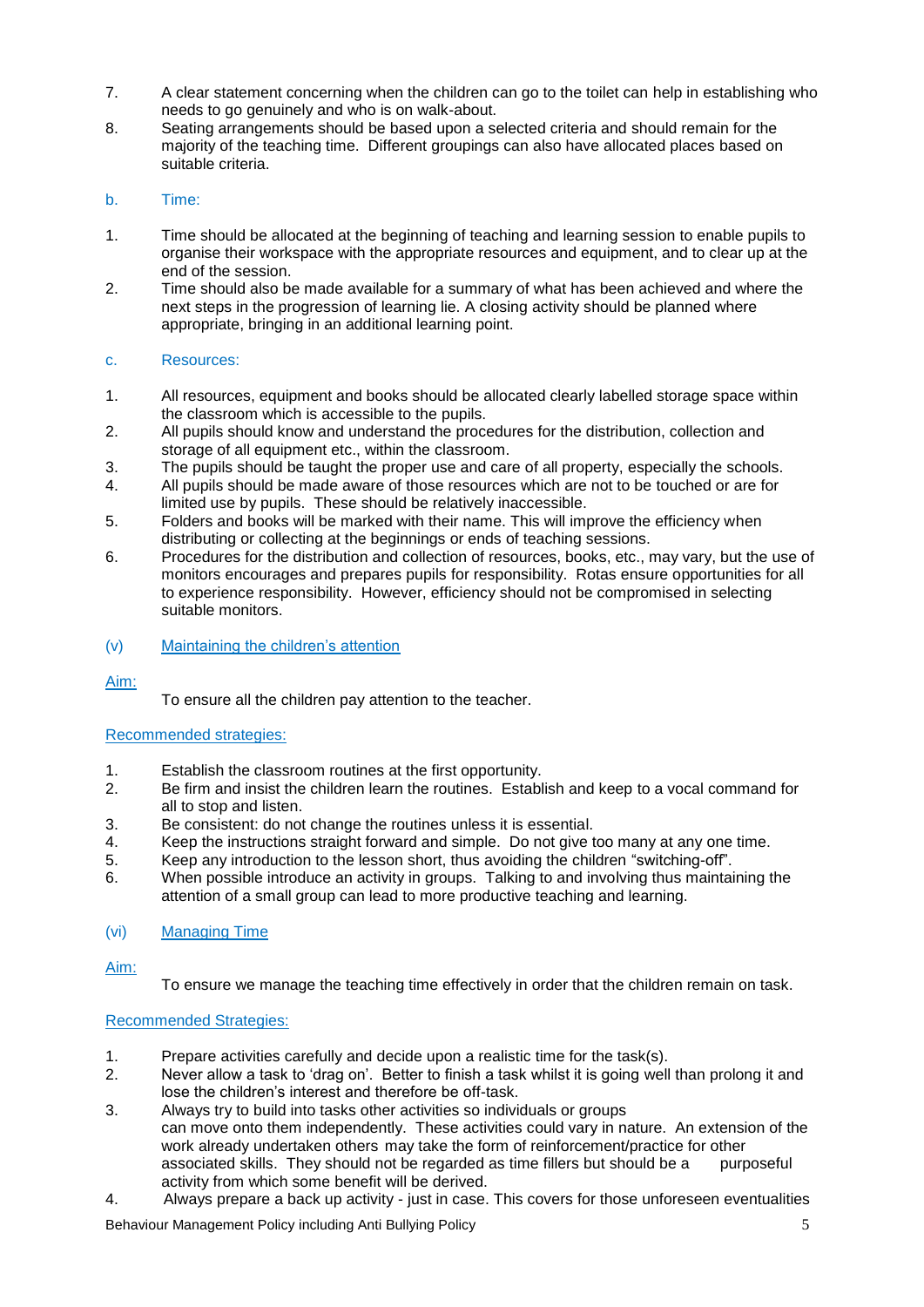which prevent the planned activities taking place.

#### **4. Managing Pupil's Behaviour Outside the Teaching Classrooms and in the Playground**

#### (i) The Corridor and Cloakroom Areas

#### Aims:

- 1. To ensure the corridors and cloakrooms are used in a calm, quiet, friendly and safe manner during the school day and at the beginning and end of the day.
- 2. To ensure the corridor and cloakrooms are used only as transient areas.<br>3. To ensure the corridor and cloakrooms are kept tidy and free from obstru
- 3. To ensure the corridor and cloakrooms are kept tidy and free from obstructions.

#### Recommended Strategies:

- 1. All staff insist that pupils using the corridor and cloakrooms walk in a quiet and controlled manner.
- 2. Supervise the corridor and cloakrooms at the beginning and end of school sessions including playtimes, insisting upon a quiet calm entry and exit.
- 3. Waiting parents, brothers and sisters should remain outside. Space does not permit the corridor and cloakroom to be used a shelter during inclement weather.
- 4. All pupils should have a clearly labelled PE bag, which is always in their locker or kept in the classroom in a large storage box. Large sports-bags should be discouraged.
- 5. Regularly check the corridor and cloakroom area for "clutter" and insist that children take care of their possessions and have regard for those of others by picking-up or returning belongings to their proper place.
- 6. Organise a "lost property" box in which unmarked or unclaimed articles are placed for a limited period.
- 7. Children acting as monitors should be allowed to enter school before the whistle and their duties clearly identified and explained. All children who are in school should be supervised directly by a staff member.
- 8. Regularly discuss the expected behaviour in the corridor and cloakroom areas. If appropriate allow the pupils to devise their own rules for conduct which they can monitor and promote.
- 9. In inclement weather, pupils may be allowed in from 8.45 am onwards.

#### (ii) Playing Areas

#### Aims:

- 1. To ensure the children enter and leave the premises quickly, in a calm, orderly manner under the direct supervision of a member of staff.
- 2. To ensure all children know where they may play, when and with what.<br>3. To ensure the pupils care for their play environment.
- 3. To ensure the pupils care for their play environment.<br>4. To ensure the children play appropriate games which
- 4. To ensure the children play appropriate games which are non-confrontational.<br>5. To ensure children respond appropriately to the signals which marks the end of
- 5. To ensure children respond appropriately to the signals which marks the end of playtimes.
- 6. To ensure good, effective communication between staff on duty and in the staffroom.

#### Recommended Strategies:

- 1. Always be in the classroom to receive the children upon their arrival; supervise their movements and insist upon a quiet, calm atmosphere.
- 2. Give children enough time to clear away at the end of each session.
- 3. Despatch children out of the classroom in small groups thus avoiding "crushes" in a limited space. Position yourself to have some overview of the corridor or outdoor area.
- 4. Ensure all children know the areas for playing and those which are out- of-bounds and frequently remind them through a) discussion b) code of conduct
- 5. When on duty insist upon games stopping at the sound of the whistle.
- 6. Encourage children to play co-operative games. Discourage aggressive games which involve play fighting.
- 7. Encourage children to make use of playground markings and games. Encourage the use of appropriate lunchtime play equipment e.g. skipping ropes, small balls etc.
- 8. Duty staff need to ensure they undertake their appointed duties and ensure absences are covered.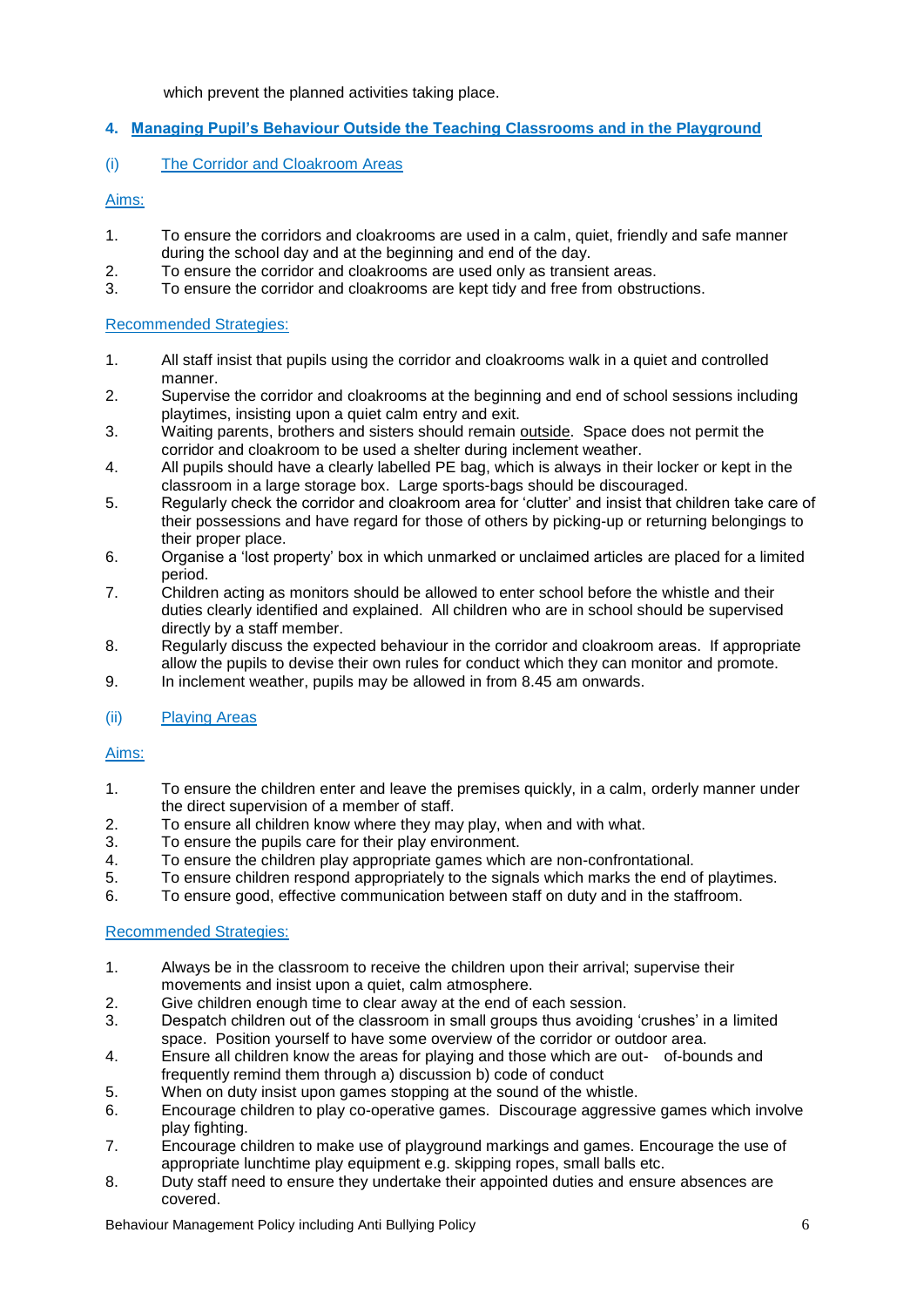9. Staff not on duty should ensure good time-keeping and be ready to assume responsibility for the pupils in the classroom at the end of play promptly.

#### Playground

The children are allowed to play with small balls, for catching and throwing, skipping ropes and playground marked games at lunch-time.

#### Field

In good weather the field may be used for all play activities.

- 10. Use drama and PE sessions to act out imaginative games e.g. well-known stories etc. Assemblies and PSHCE lessons can be used to illustrate acceptable and unacceptable behaviour.
- 11. Encourage older pupils to play with younger children so encouraging co-operative play and teaching new games (red tops).
- 12. Duty staff should be on duty at 8.35 a.m. supervising their designated area and again at 1.15p.m.
- 13. Teachers on duty must insist that all children walk into school in a quiet and orderly manner. Sanctions should be used against those who persistently offend.
- 14. The duty teacher must ensure all children have entered the building before they enter with their own class.
- 15. The duty rota should be posted in the staffroom. Any alterations due to courses etc., should be arranged by the teacher.

#### (iii) Lunchtimes

#### Aims:

- 1. To ensure that all children eating on the premises take their meal in an orderly and efficient manner.
- 2. To ensure that all children are properly supervised throughout the lunchtime period.
- 3. To ensure that all children are brought to their meals on time and without fuss.
- 4. To encourage good eating habits and sound personal hygiene.
- 5. To provide an organisation which deals with misconduct and imposes standardised sanctions against those pupils for whom it is deemed necessary.

#### Recommended Routines:

During all lunchtimes there will be one nominated person from the Senior Leadership Team to deal with more serious lunchtime behaviours. A teacher will also be present in the school hall to help supervise the hall and deal with poor behaviour.

- 1. Dry Dinner Time Arrangements: The Lead MTA will monitor and alter accordingly the arrangements for lunchtime in cooperation with the Deputy Head Teacher and MTA staff. A rota will make clear who is responsible for which area of supervision.
- 2. Wet Dinner Time Arrangements : The Lead MTA will ensure that each class is adequately supervised at all times when not in the dinner hall.
- 3. Hygiene: It is very important for children to observe basic hygiene rules at meal-times. All children should be reminded of the need for personal hygiene and encouraged to wash hands en route to the dining hall. This cannot be directly supervised by the dining supervisor due to the pressures of time and child protection risks to staff when supervising toilets etc. However dining supervisors are expected to keep a watchful eye for dirty hands and ask pupils to wash hands.

Any pupils found with dirty hands should be sent immediately to wash them.

4. First Aid: A qualified first-aider should always be present in the school. Children requiring firstaid or who are unwell should be taken to the first-aider.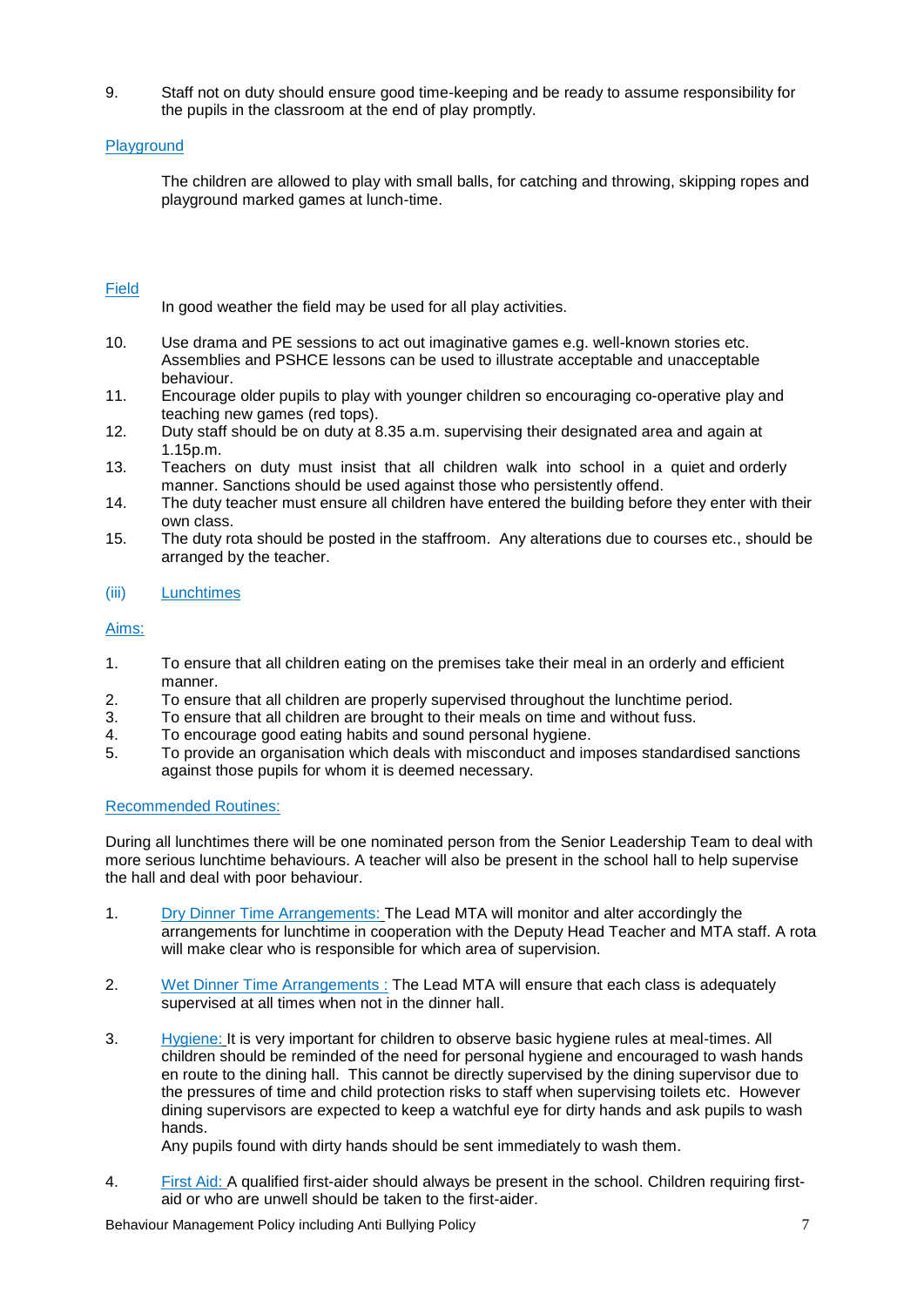- 5. Teachers Lunchtime Duties: Teachers wishing to undertake lunchtime supervision in the dining hall are expected to perform the dinner supervision until 12.50pm. In return for those duties staff may take a free meal. Senior members of staff will take their lunch break either with the children in the hall or earlier/ later in lesson time, where possible.
- 6. Discipline Procedures:
- a) Children should only be brought into the school if the Meal Time Assistant or teacher cannot resolve any problems immediately or if a serious incident has occurred.
- b) When minor incidents or "first offences" occur a warning should be issued with an explanation of what will happen if the incident is repeated.
- c) Any pupil who is persistent in misbehaving or refusing to co-operate with Meal Time Assistant should be withdrawn from the playground during the dinner hour by a senior member of staff or duty teacher.
- d) Repeated poor behaviour should be accompanied by a telephone call or meeting with parents and incidents recorded in the discipline book.
- e) Pupils who are removed from the playground should be given a task or told to stand silently in the corridor.
- f) If a child"s poor behaviour persists or for very serious incidents the child should be removed from lunch-times for a longer period.

e.g.

- spitting
- stealing
- physical aggression
- bullying
- racism/homophobic bullying
- swearing
- Inappropriate sexual behaviour
- Non cooperative

Exclusion should only be a last resort following repeated attempts to encourage the pupil to conform to the expected standards of behaviour through the procedures outlined or when the incident is so serious as to jeopardise the safety of, or compromise the education of others. Consideration at all times should be made of a child"s circumstances and needs. Pupils may be permanently excluded if the behaviours meet the criteria detailed in the Tarka Learning Partnership"s Exclusions Policy

#### (iv) Assemblies

#### Aims:

- 1. As for those outlined in movement about the school.
- 2. To create a calm, responsive atmosphere.
- 3. To encourage each pupil to sit as a member of a large audience and respond appropriately, i.e. sit still and quietly and attentively.
- 5. To ensure prompt time-keeping.
- 6. To arrive smartly and well dressed.

#### Recommended Strategies:

- 1. Finish lessons/register on time and leave adequate time to prepare to start the assembly. Avoid rushing the pupils into the hall.
- 2. Insist the children line-up quietly. Ensure they know where they are expected to sit. Alterations to normal placements should be carefully supervised.
- 3. A member of staff should always be at the front of the hall to receive the children into assembly.
- 4. Movement into and out of the hall should be efficient and not excessive in its "consumption" of time.
- 5. Classes which have PE immediately before assembly should clear away in good time thus avoiding any delays to incoming classes.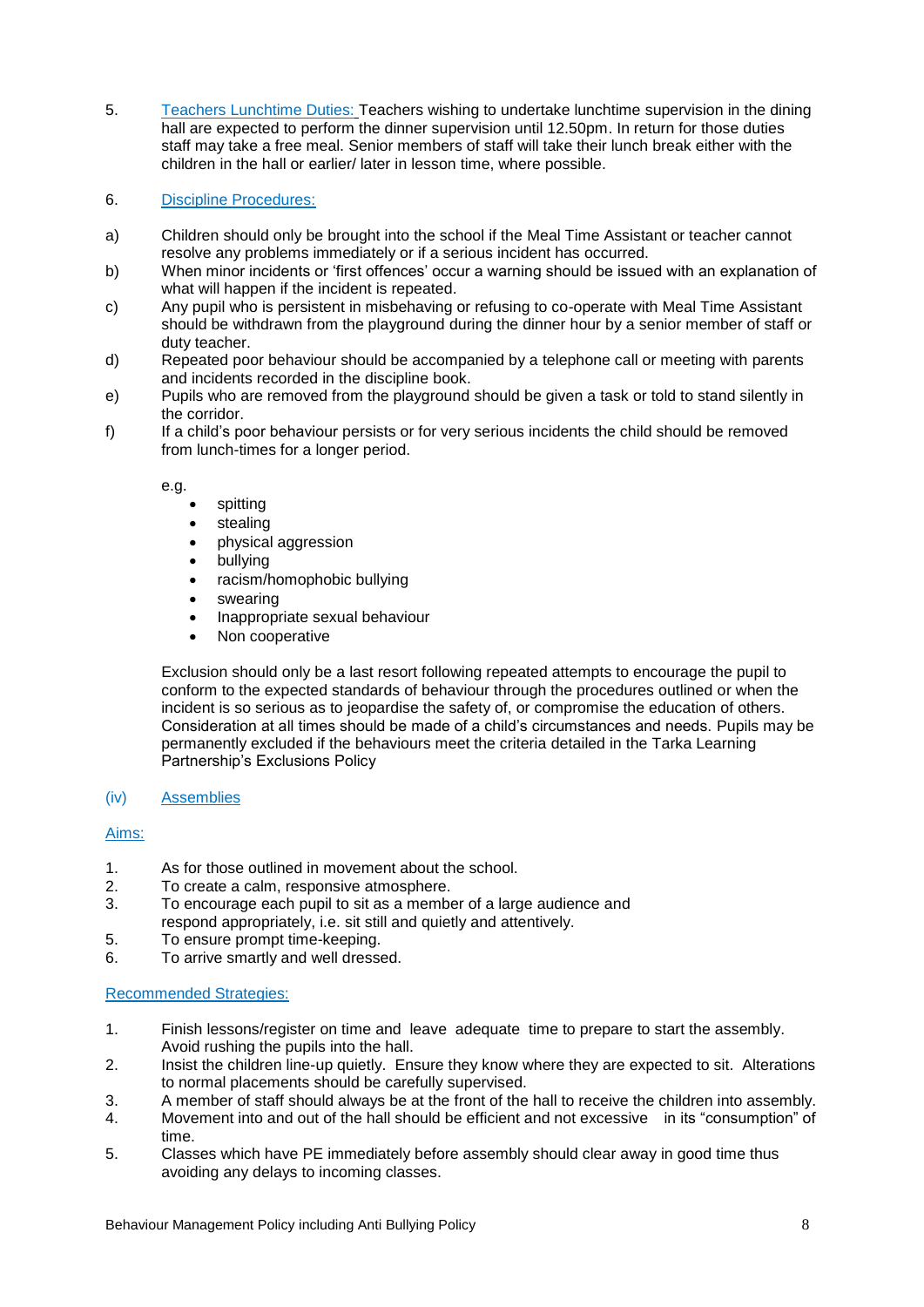- 6. The person or group taking assembly should aim for an assembly of approximately 15/20 minutes.
- (v) Wet Playtimes

#### Aims:

- 1. To establish a set procedure for indoor playtimes.<br>2. To provide appropriate activities for indoor playtim
- To provide appropriate activities for indoor playtimes.

#### Recommended Strategies:

- 1. Each teacher should remain in their own classroom during an indoor
- play time or organise teacher cover. (This does not apply to lunchtimes).
- 2. There should be suitable identifiable resources for indoor playtime activities. These should be of a desktop nature or safe floor play and decided only the classroom teacher.
- 3. All pupils should be made aware of the routines for each classroom, during wet playtime.
- 4. Noise should be kept to acceptable levels.
- 5. Children should clear away and be ready for the next session on time.
- 6. At lunchtimes dining supervisors should be on duty to cover class-room. Similar arrangements should apply as in playtimes.
- 7. MTA"s should ensure that the classrooms are tidied up at 1.10 pm.

**4. Whole School Rewards and Sanctions**

#### Rewards

School staff may use a range of rewards to promote high standards of behaviour:-

- verbal praise for behaviour/achievement
- pupils can be sent to other members of staff including partner year group teacher, child"s previous teacher, family group teacher or relevant Assistant Head Teacher to share achievements
- whole school assembly celebrates pupil achievement
- pupils can be sent to the Head Teacher or Senior Leader to celebrate individual or small group success
- teachers can talk openly praising a pupil in front of parents
- pupils work towards a class reward in the form of an experience
- teacher communicating achievement to pupils through parent contact
- where children have particular social, emotional and behavioural needs a wider range of strategies can be deployed through agreement between the Head Teacher, parents and other members of staff. These strategies promote inclusion.

At Landkey Community School Primary Academy we have long held the view that pupils should be self disciplined and not need constant reward to strive for their best. Reward systems can often be hard to moderate across the school and lead to reduced motivation and a feeling of inequality. On some occasions pupils with SEN may need an individual reward system to encourage certain behaviours as part of an Individual Education Plan or Individual Behaviour Plan.

#### (i) Classroom Disruption and Non-co-operation

This document is concerned with the strategies to be adopted when such self-examination has been exhausted and sanctions of some description are needed to preserve a satisfactory learning environment for the pupil involved and his/her classmates.

Unacceptable behaviour must, to some extent, be defined by individual teachers and teams of teachers in the light of the learning activity, the strength of their relationships with the pupils etc.

Such behaviour as *racism, repeated bad language, rudeness to staff, refusal to work acceptably, stealing, physical harm to others, damage to property, spitting, persistent patterns of behaviour, bullying including homophobic bullying and inappropriate sexual behaviour should be passed on to the Head Teacher.*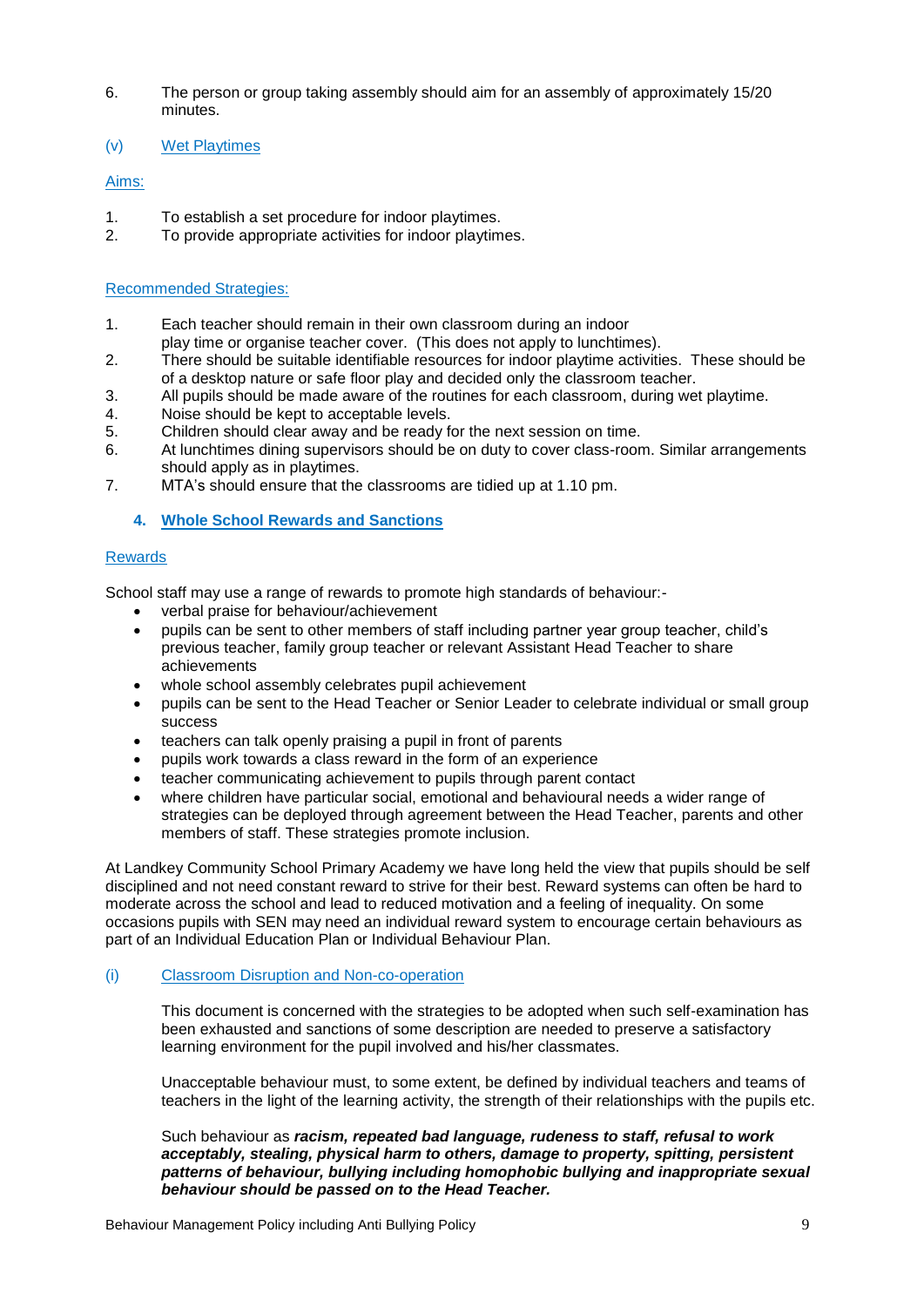Initially, all teachers should look to their own classroom organisation; choice of activities and teaching methods; relationships with pupils and personal strategies and techniques of avoiding and defusing potentially difficult and counter-productive situations. Using a rainbow / sunshine  $\overline{\prime}$ cloud / grey cloud card system, children are given warnings about unacceptable behaviour and are given the opportunity to self-correct. Should an incident be serious, a child may move directly onto the grey cloud card, meaning that a sanction is imposed.

#### (ii) Action Flow-chart

The flow-chart provides procedural guidelines for the teacher. If behaviour becomes more serious or rapidly deteriorates stages may be missed out, at the discretion of the teacher.

In extreme cases all stages can be by-passed and the pupil taken directly to the Head Teacher or to a Senior Leader. Removal from the teaching classroom for serious behaviours, under normal circumstances, should always be followed-up with a letter or telephone call home.

#### **SUGGESTED METHODS FOR DEALING WITH UNACCEPTABLE BEHAVIOUR**

It is essential that the following points are actively promoted in the school to *prevent* poor behaviours:-

- Well organised environment and resources
- Clear, consistent procedures and boundaries
- $\triangleright$  Appropriate task and expectation, clear aims of lesson
- Decisive communication; body language, tone voice, non-verbal cues
- $\triangleright$  Recognise achievement and enhance esteem; specific appropriate praise
- School Code of Conduct- rules, reinforces boundaries, de-personalises issues, children make an informed choice, sense of ownership and commitment, establishes expectation, "in our school we…."
- Manage behaviour through positive strategies and clear sanctions first, don"t allow behaviour to escalate (Appendix 3)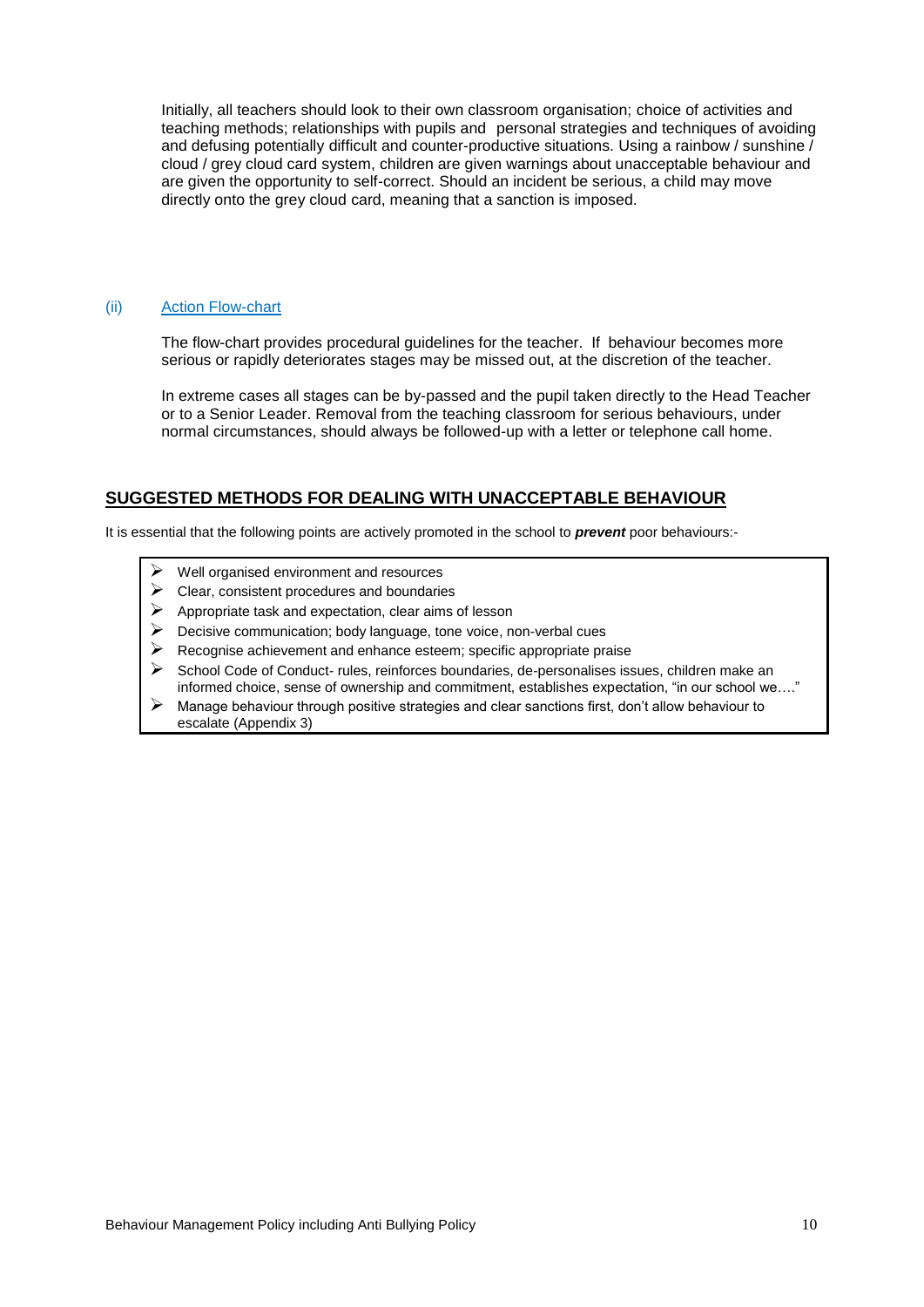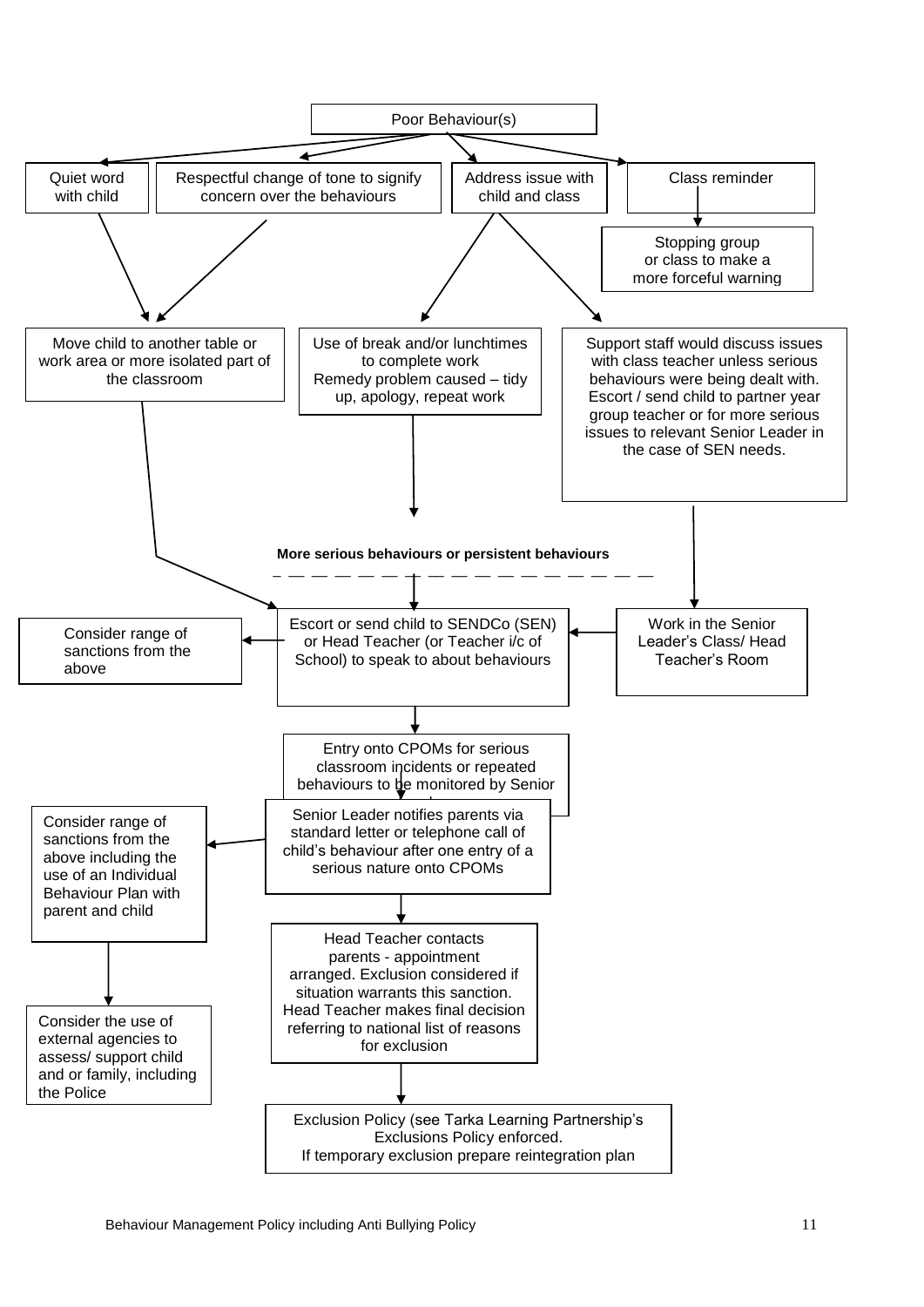- At all stages the needs of any victims need to be considered in addition to the needs of the child exhibiting poor behaviours.
- At all stages support staff/class teachers can bypass layers of responsibility to address concerns with person in charge of the school/Senior Leader/ Head Teacher, especially for the list of serious poor behaviour.
- Pupils with SEN will be dealt with by the SENDCo for more serious behaviours in the first instance.
- MTA"s (Meal Time staff) will deal with poor behaviour as above liaising with a senior member of staff and/or one teacher.

#### (iii) Break time behaviour

- (a) Moderate misbehaviour dealt with by teacher on duty on playground.<br>(b) More serious misbehaviour kept with teacher on duty class teacher
- More serious misbehaviour kept with teacher on duty class teacher informed.
- (c) Extreme misbehaviour Head Teacher or Senior Leaders informed Parents informed - entered onto CPOMs

#### (iv) Removal from classroom

When the decision has been made to send a child to the Head Teacher or Senior Leaders the following should be observed:

- 1. The misbehaving child should be accompanied to the Head or Senior Leader or the Head/ Senior Leader informed to come to the classroom.
- 2. The Head or Senior Leader should ensure the pupil has an appropriate activity.
- 3. At the end of the session the Head or Senior Staff and the class teacher should decide upon when the child may return to class.
- 4. Where a child is regularly sent out of the classroom and a decision by the Head or Senior Staff must be made as to the next step to be taken.
- 5. Parents should be kept informed of regular or serious misconduct. Any correspondence relating to serious misconduct should be posted. Pupil post should not be relied upon.
- (v) Procedures to follow when a pupil refuses to co-operate and leaves the classroom or the school
- 1. Immediately send confidential message to Head Teacher or Senior Leaders giving outline details of what has happened.
- 2. As far as possible establish whereabouts of pupil if missing from classroom, by sending an adult to check the toilets, cloakrooms etc.
- 3. Having alerted Head Teacher or Senior Staff concentrate on the rest of the class. If pupil remains in classroom but is refusing to co-operate make a clear statement to the pupil that he/she will be dealt with in good time and concentrate on the other pupils.
- 4. If pupil has left classroom the Headteacher or Senior Staff should try to establish if the pupil is still on the premises. If it is decided that the pupil has left school the parents should be contacted immediately, either by telephone or personal visit.
- 5. If parents cannot be contacted then emergency contacts should be informed.
- 6. If none of these can be contacted and the school cannot organise a search, the police should be advised of the situation.
- 7. Under normal circumstances it would be expected that the pupil returns to school. Individual circumstances may dictate that the pupil be taken or remain at home, pending further discussion with the parents.
- 8. An appointment for the parents to discuss the matter should always be arranged.
- (vi) Procedures to follow when a pupil displays extreme confrontational behaviour (see also Physical Restraint Policy)
- 1. Initially the same procedure for alerting the Head Teacher/Senior Leaders should be followed. A clear statement to the pupil about the consequences of continuing to misbehave should be made and a reminder that he/she will be dealt with when appropriate. Continue with the activities/lesson with the rest of the class.
- 2. Any decision to restrain a pupil who is endangering the safety of others, or him/herself, is the individual teachers and should be made in the knowledge that they may be struck in one way or another.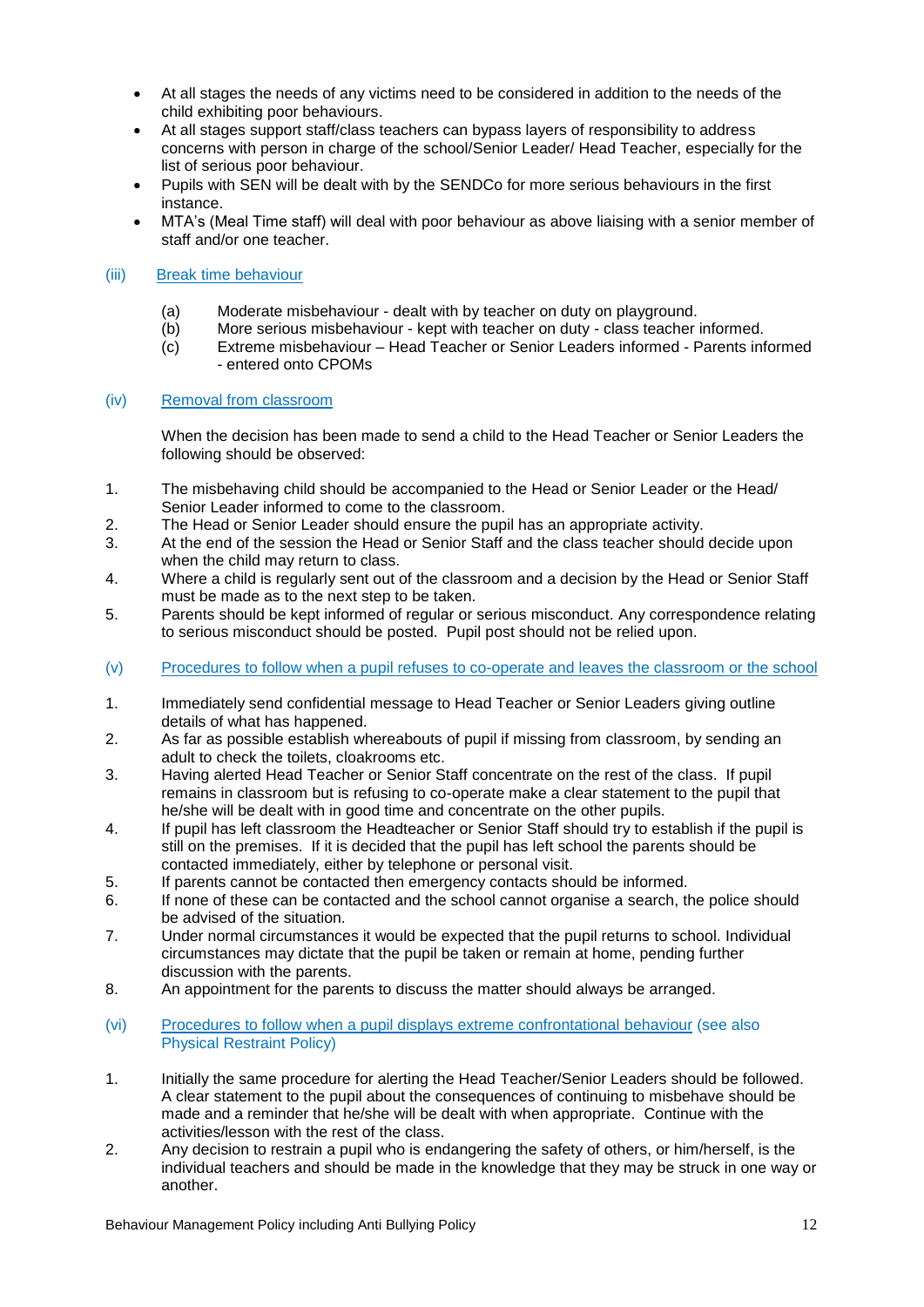IT IS IMPORTANT TO RECOGNISE THAT A PUPIL MAY ONLY BE RESTRAINED IF IT IS THE TEACHER"S OPINION THAT THE PERSONAL SAFETY OF ONE OR MORE PEOPLE IS AT RISK INCLUDING THAT OF THE POORLY BEHAVED CHILD (see Restraint policy for further details).

3. Parents should always be informed of such conduct in writing or by telephone. If the situation is severe they should be called to the school immediately and may be asked to remove their child from the premises.

If the Head Teacher is not available to deal with such serious mis-conduct the Senior Leaders should be informed instead. It may not be possible for the Senior Staff to be called from class for a prolonged time.

Under such circumstances it would be expected that the parents be immediately summoned to school to remove the pupil and an appointment made to see the Head Teacher at the earliest opportunity.

#### (vii) Procedure to follow when concern is felt over a pupil"s social or emotional behaviour

- 1. A pupil experiencing problems socially or emotionally may display "out of the ordinary" behaviour.
- 2. If concern continues, the Head Teacher or Senior Staff should consult with parents initially and then various agencies i.e. Health, E.W.O. and Social Services. A MyPlan/IBP may be drawn up to meet the needs of a pupil. On some occasions it may be necessary for the school to consult with outside agencies first e.g. in the case of a child protection matter where the child may be at risk from parent behaviour.
- 3. Depending upon the information received from these agencies a decision should be made as to how best to tackle the problems.
- 4. Parents should be informed as soon as possible and a meeting arranged to discuss the concerns.
- 5. All reportable incidents should be recorded on to CPOMs
- 6. CPOMs is a secure system, password enabled, and is not for public inspection Only Senior Leaders with a meri-lock key have access to the full CPOMs system.
- (ix) Procedures to be taken when a child is known to have taken part in a theft
- 1. All property should be respected and looked after regardless of its ownership or value. This point should be stressed regularly.
- 2. If a pupil is known to be have stolen property, the teacher should immediately attempt to establish the whereabouts of the property and retrieve it, if possible.
- 3. If it is the pupil"s first known offence a severe warning should be issued to the child and in ALL cases the parents informed.
- 4. If it is not possible to return stolen goods and if the victim is another pupil, the parents should be informed of the action taken. Parents of the child should be invited to recompense the victim.
- 5. A record of the theft should be entered onto CPOMs
- 6. Any pupil caught stealing repeatedly, will have an entry made in their pupil"s record folder, (Any entry should be regarded as temporary and be removed after a fixed period of time). Parents should be invited in to discuss the serious nature of the theft and advised of the action taken.
- 7. The Chair of Governors and Police should be informed if appropriate to do so. The Police may wish to pursue matters if the child is above the age of criminal responsibility as with all other offences.
- 8. Parents of victims may be advised that they may inform the police and register a complaint at any stage.
- 9. Police involvement in school should be kept to a minimum and should follow the legal guidelines relating to the police and minors in school.
- 10. Any child who continues to steal and is not responding to any help being given shall be excluded for a fixed period whilst the governors consider a permanent exclusion.

Statistical information on exclusions and issues with behaviour will be presented to Governors annually.

This policy should be reviewed annually and in accordance with the Governor's monitoring processes.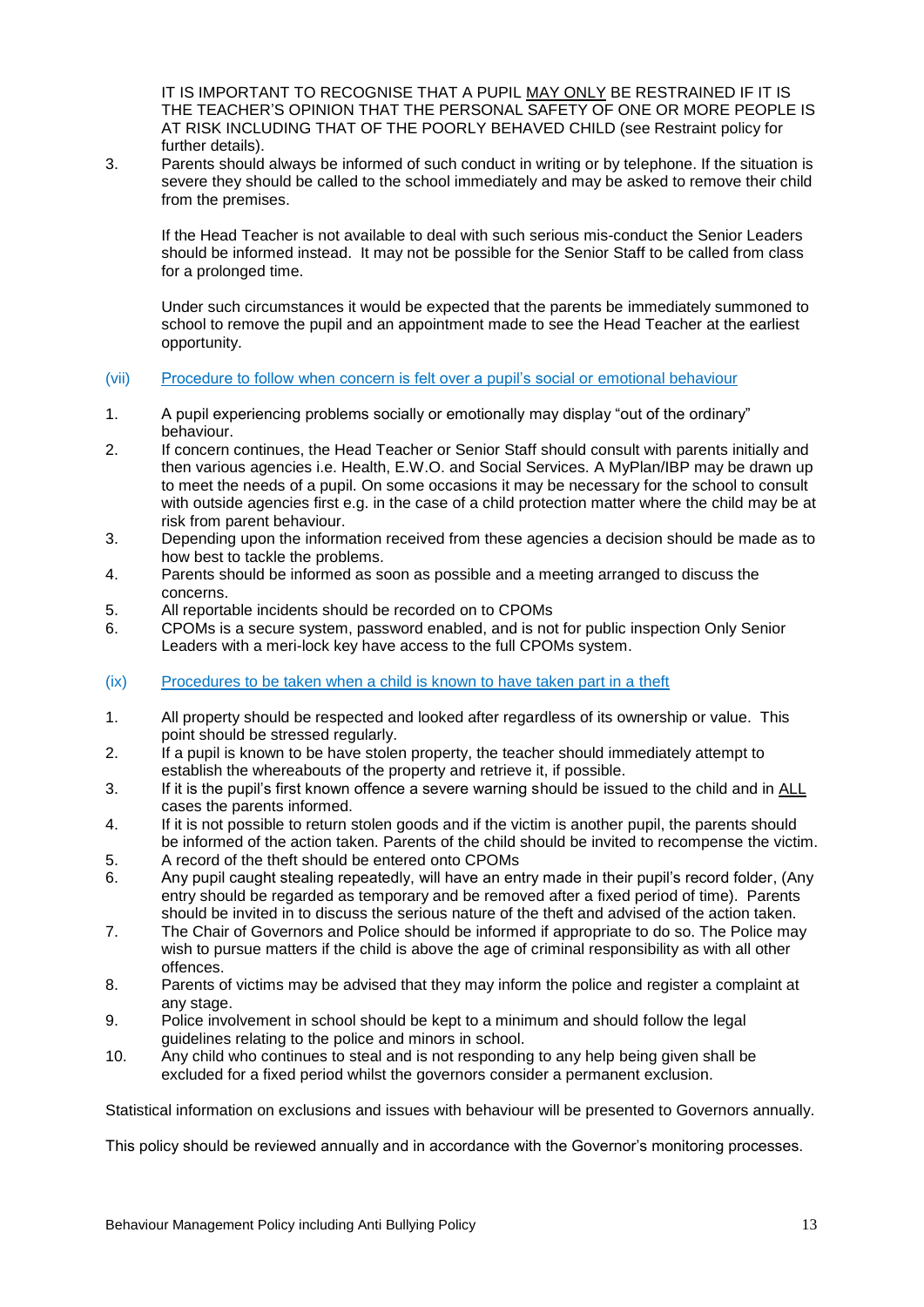Anti-bullying statement and policy (see whole school policies and guidelines)

#### **LANDKEY COMMUNITY PRIMARY ACADEMY**

#### **ANTI-BULLYING STATEMENT**

#### **Statement of Intent**

We are committed to providing a caring, friendly and safe environment for all of our pupils so they can learn in a relaxed and secure atmosphere. Bullying of any kind is unacceptable at our school. If bullying does occur, all pupils should be able to tell and know that incidents will be dealt with promptly and effectively. We are a *TELLING* school. This means that *anyone* who knows that bullying is happening is expected to tell the staff.

- The aim of the anti-bullying policy is to ensure that pupils learn in a supportive, caring and safe environment without fear of being bullied, and that staff are free from fear of bullying by pupils.
- Bullying is anti-social behaviour and affects everyone; it is unacceptable and will not be tolerated. Only when all issues of bullying are addressed will pupils be able to fully benefit from the opportunities available at schools.
- Throughout this policy the term "parent" is used to mean a pupil"s parent, carer or guardian.

Unfortunately bullying is something that happens in all walks of life. In spite of our best efforts bullying does still happen in schools, including ours.

It is in the nature of bullying that it can take place in secret or without adult knowledge. In our school we have many approaches which provide children with opportunities to bring these problems out into the open. These include *worry boxes* and the *School's Council* as well as more traditional routes such as talking to Class Teachers, Teaching Assistants and Mealtime Assistants.

We take the issue of bullying very seriously and it is important that we know exactly what we mean by bullying.

Children come to school to learn about many things. One area in which they often have much to discover is how to get along with others. In this, as in all areas of children"s learning, they will not always get it right first time and it is from the mistakes they make that they will learn and become more mature in their relationships. It is important that children should have the freedom to explore these issues and that their less successful attempts should not be misinterpreted as bullying.

#### **Why is it Important to Respond to Bullying?**

Bullying hurts. No one deserves to be a victim of bullying. Everybody has the right to be treated with respect. Pupils who are bullying need to learn different ways of behaving.

Schools have a responsibility to respond promptly and effectively to issues of bullying.

#### **Objectives of this Policy**

- All governors, teaching and non-teaching staff, pupils and parents should have an understanding of what bullying is.
- All governors and teaching and non-teaching staff should know what the school policy is on bullying, and follow it when bullying is reported.
- All pupils and parents should know what the school policy is on bullying, and what they should do if bullying arises.
- As a school we take bullying seriously. Pupils and parents should be assured that they will be supported when bullying is reported.
- Bullying will not be tolerated.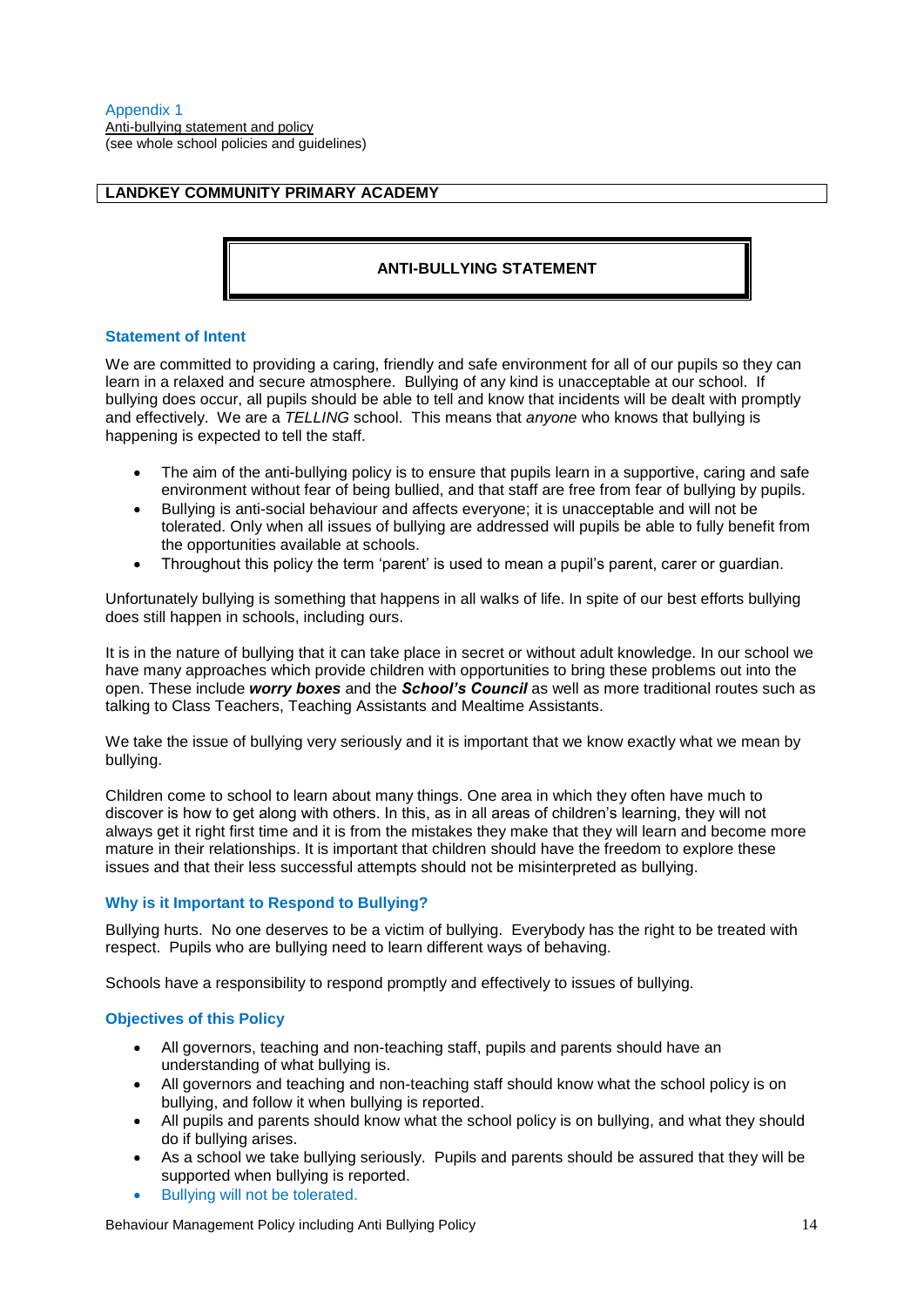#### **Statutory Duties of Schools**

Head Teachers have a legal duty under the School Standards and Framework Act 1998 to draw up procedures to prevent bullying among pupils and to bring these procedures to the attention of staff, parents and pupils. Under the Education Inspections Bill 2006 the duties are extended to include preventing/responding to bullying that happens outside school, where it is reasonable to do so. Schools also have a duty to 'safeguard and promote the welfare of pupils' (Education Act 2002) and to ensure that children and young people are safe from bullying and discrimination (Children Act 2004). Government guidance advises that the policy should also address the bullying of staff by pupils ("Safe to learn" DCSF 2007).

#### **Scope of this policy and links to other policies**

This policy includes:

- bullying of pupils by pupils within school
- bullying of and/or by pupils outside of school, where the school is aware of it
- bullying of staff by pupils within or outside school
- allegations about bullying of pupils by staff will be dealt with under the school"s Safeguarding Policy.

This policy has links to the following school policies and procedures:

- equality and diversity policy
- behaviour policy
- acceptable use policy (internet safety)
- safeguarding (child protection) policy
- complaints procedure

#### **What is bullying?**

Bullying is any behaviour by an individual or group that:

- $\bullet$  is meant to hurt the person or people doing the bullying know what they are doing and mean to do it.
- happens more than once there will be a pattern of behaviour, not just a 'one-off' incident.
- involves an imbalance of power the person being bullied will usually find it very hard to defend themselves.
- It can be:

 Physical, e.g. kicking, hitting, taking and damaging belongings Verbal, e.g. name calling, taunting, threats, offensive remarks Relational, e.g. spreading nasty stories, gossiping, excluding from social groups Cyber, e.g. texts, e-mails, picture/video clip bullying, Instant Messaging (IM)

#### **Where individuals or groups bully different people, this will be seen as a pattern of bullying behaviour and treated as such."**

*(Adopted from Warwickshire's Anti-bullying Partnership 2007)*

This school recognises that bullying which is motivated by *prejudice* is a particular concern, for example racist, sexist and homophobic bullying and bullying related to perceptions about disability and/or special educational needs. All staff will be provided with appropriate training in equality and diversity, so that they are equipped to tackle these issues on a wider scale as well as in relation to bullying.

**Bullying is not falling out with friends** – this happens all the time and is a normal part of school life.

#### **Signs and Symptoms**

A child may indicate by signs or behaviour that he or she is being bullied. Adults should be aware of these possible signs and that they should investigate if a child:

- is frightened of walking to or from school
- begs to be driven to school
- changes their usual routine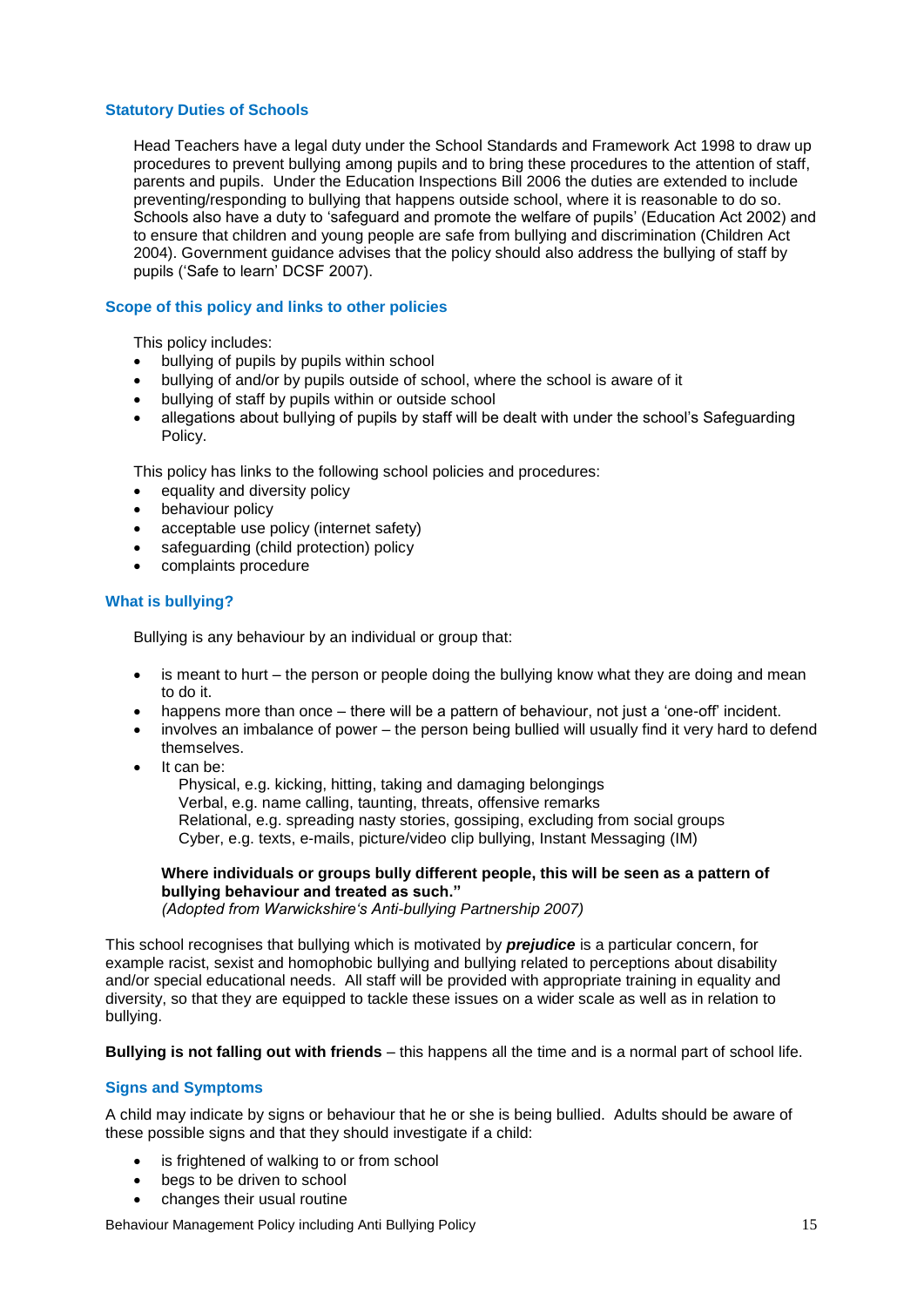- is unwilling to go to school (school phobic)
- begins to truant
- becomes withdrawn anxious, or lacking in confidence
- starts stammering
- attempts or threatens suicide or runs away
- cries themselves to sleep at night or has nightmares
- feels ill in the morning
- begins to do poorly in school work
- comes home with clothes torn or books damaged
- has possessions which are damaged or " go missing"
- asks for money or starts stealing money (to pay bully)
- has dinner or other monies continually "lost"
- has unexplained cuts or bruises
- comes home starving (money / lunch has been stolen)
- becomes aggressive, disruptive or unreasonable
- is bullying other children or siblings
- stops eating
- is frightened to say what's wrong
- gives improbable excuses for any of the above
- is afraid to use the internet or mobile phone
- is nervous & jumpy when a cyber message is received

These signs and behaviours could indicate other problems, but bullying should be considered a possibility and should be investigated

#### **Identifying and reporting concerns about bullying**

- All concerns about bullying will be taken seriously and investigated thoroughly.
- Pupils who are being bullied may not report it. However, there may be changes in their behaviour, such as those. School teaching and support staff will be alert to the signs of bullying and act promptly and firmly against it in accordance with this policy.
- Pupils who are bullying others also need support to help them understand and change their behaviour.
- Pupils who are aware of bullying ("bystanders") can be a powerful force in helping to address it and will be encouraged to do so in a safe way.
- All pupils will be encouraged to report bullying by:-
	- talking to a member of staff of their choice
	- placing a concern in the class "worry" box
	- contacting local and national support agencies for advice/support
- Staff who are being bullied will be encouraged to report it to a colleague of their choice.
- Parents will be encouraged to report concerns about bullying and to support the school in tackling it. Trying to resolve bullying directly with pupils or their families can lead to problems escalating.

#### **Responding to reports about bullying**

#### **School**

The school will take the following steps when dealing with concerns about bullying:

- If bullying is suspected or reported, it will be dealt with immediately by the member of staff who has been made aware of it and in accordance with the School"s Behaviour Policy.
- A clear account of the concern will be recorded and given to the Head Teacher.
- The Head Teacher /Senior Leader will interview everyone involved and keep a detailed record. This will be held in line with the school"s data protection policy/practice.
- Class Teachers will be kept informed.
- Parents and other relevant adults will be kept informed.
- Where bullying occurs outside school, any other relevant schools or agencies will be informed about the concerns and any actions taken.
- Punitive measures will be used as appropriate and in consultation with all parties Involved and in accordance with the School"s Behaviour Policy.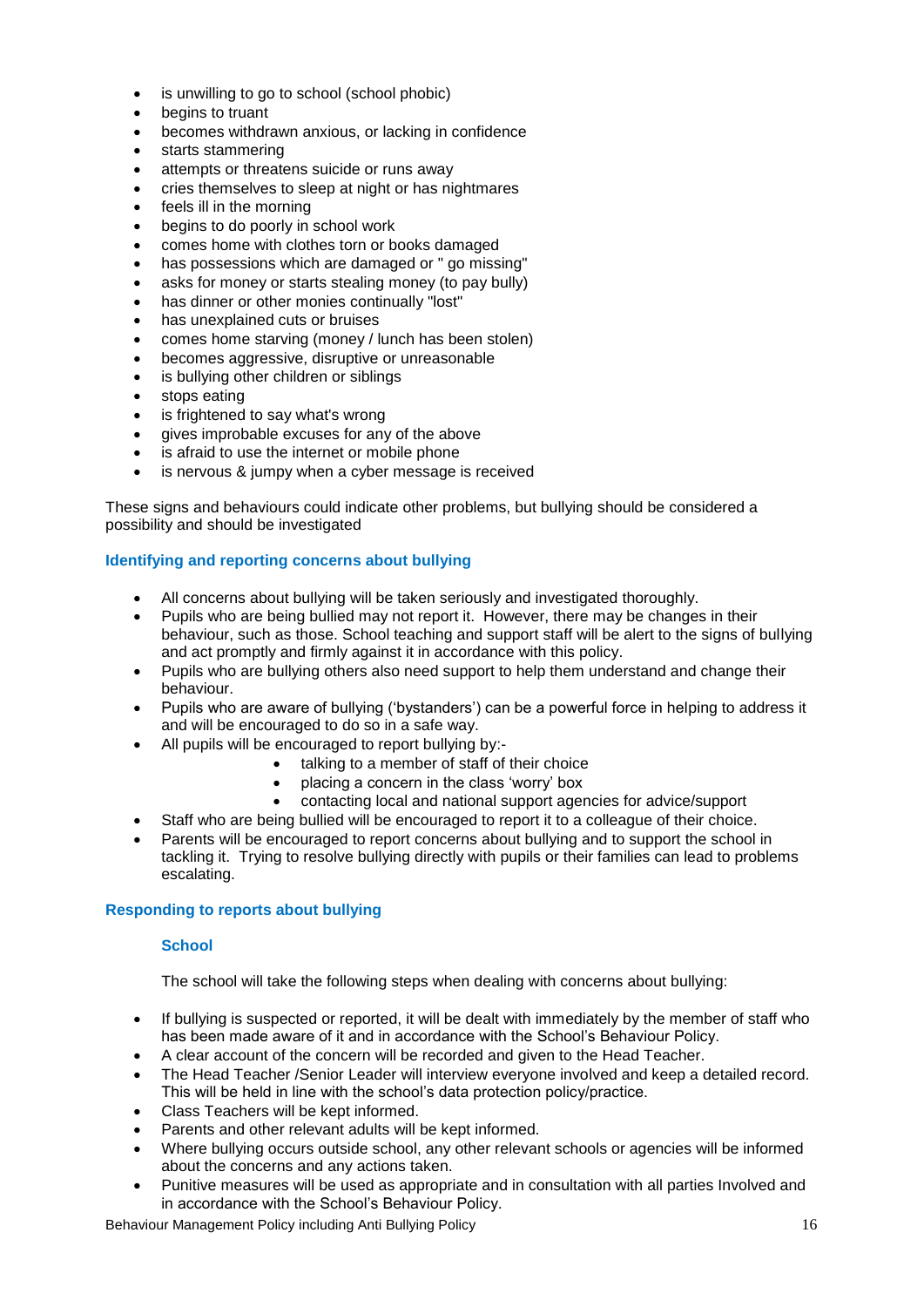#### **Pupils and staff**

Pupils and staff who have been bullied will be supported by:

- offering an immediate opportunity to discuss the experience with a member of staff of their choice.
- providing reassurance that the bullying will be addressed.
- offering continuous support through pastoral counselling where appropriate.
- the use of specialist interventions and/or referrals to other agencies e.g. educational psychology, where appropriate.

Pupils who have bullied will be helped by:

- discussing what happened
- discovering why the pupil became involved
- establishing the wrong doing and need to change
- informing parents to help change the attitude of the pupil
- the use of specialist interventions and/or referrals to other agencies where appropriate

The following disciplinary steps can be taken:

- official warnings to cease offending
- detention
- exclusion from certain areas of school premises
- confiscation of mobile phones, in line with our Acceptable Use (internet safety) policy
- minor fixed-term exclusion
- major fixed-term exclusion
- permanent exclusion

#### **Parents**

- Most concerns about bullying will be resolved through discussion between home and school. However, where a parent feels their concerns have not been resolved, they are encouraged to use the formal Complaints Procedure.
- Where a pupil is involved in bullying others outside school, e.g. in the street or through the use of the internet at home, parents will be asked to work with the school in addressing their child"s behaviour, for example restricting/monitoring their use of the internet or mobile phone.
- Referral of the family to external support agencies will be made where appropriate.

#### **Preventative measures**

The school will:

 raise awareness of the nature of bullying through inclusion in PSHE, family group time, assemblies, subject areas and informal discussion, as appropriate, in an attempt to eradicate such behaviour.

#### **Monitoring, Evaluation and Review**

A senior member of the school staff will be identified to lead on the implementation of the policy and act as the link person with the Governing Body.

An annual report will be made to the governing body, including statistics about:

- the number of reported concerns
- monitoring information about the pupils involved
- motivations for bullying
- actions taken and outcomes

Statistical information will be provided to the local authority as required.

The school will review the policy annually and assess its implementation and effectiveness.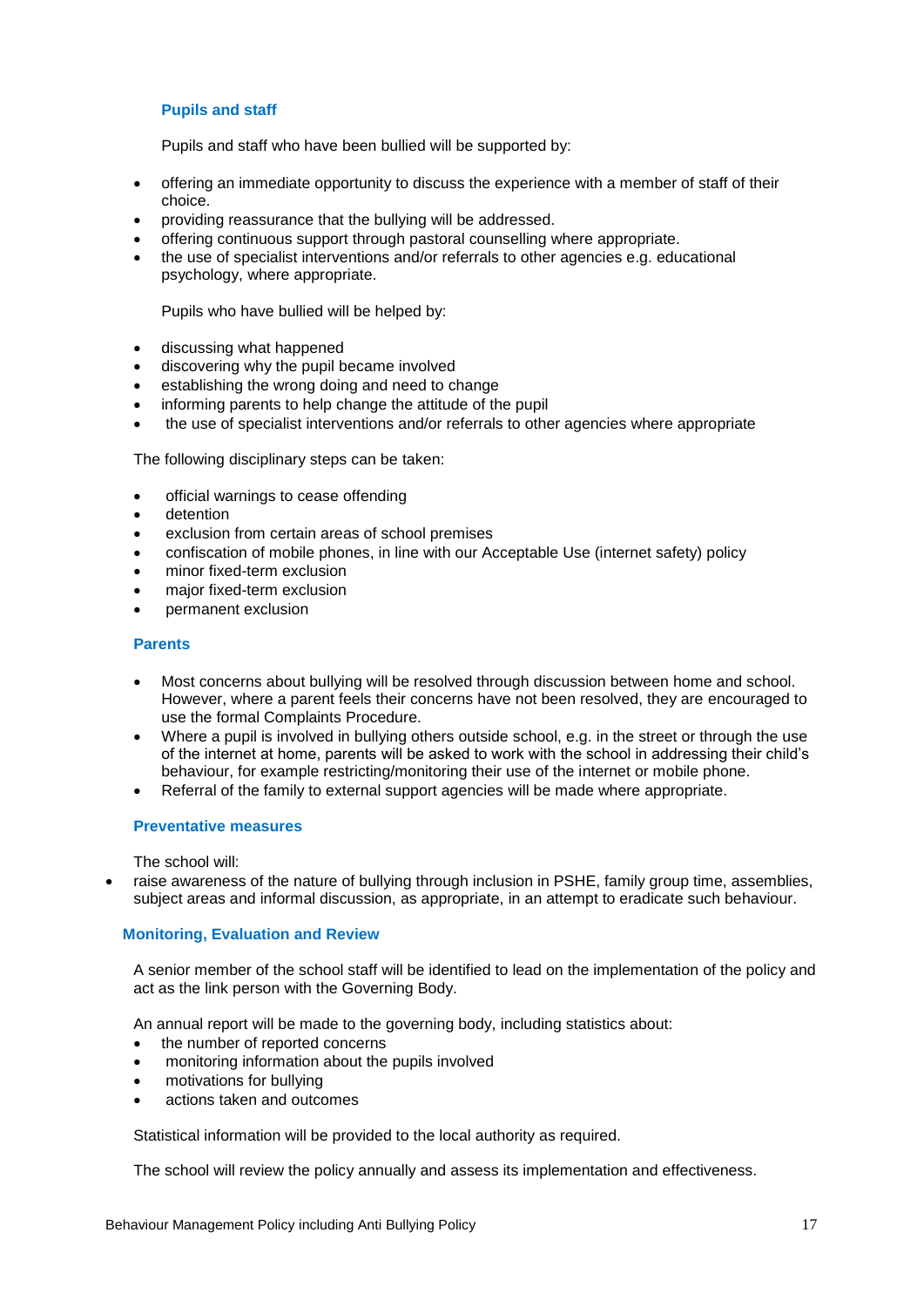Appendix 2

### **Behaviour Management- \*'Stepped' Corrective Strategies**

- **Praise** catch them being good!
- **Distract** create a diversion "What"s the next bit of work you have to do?" "Do you need a hand?"
- **Tactically ignoring** give positive attention to others
- **Verbal and Non-verbal messages** Be aware of agreement of tone of voice and gestures; use of voice as a tool but remember non-verbal cues too; action prompt, nod, finger on lips, point eyes and ears, thumbs up, shaking head, hands up, blocking hand
- **Simple brief directions** separate behaviour from the pupil; pause…….direction. "Sam, facing the front, thanks" "Eva, can you see everyone is showing me "good listening" "
- **When….then…..**

 "Yes Sam, you can go on the computer *when* you have tidied up." "If you finish that bit of writing *then* you can do your drawing."

 **Rule reminders**- simple reminder of rules, rights, responsibilities. Allow for 'take-up' time.

 "We have a rule about speaking, I"d like you to use it" "What"s our rule about calling out, Eva?"

 **Simple Choices**- give child a choice of action "You can either finish the work now or in your own time." "Put the toy in your bag or on my table."

#### **Partial Agreement**- "You may think this is boring but it"s still what you have to do today

 **Clear Consequences**- consistent, certainty "If you carry on talking, you"ll have to sit on your own."

"As you haven"t stopped talking, I"ll have to see you at break time."

- **Cool Off, Time Out** stay calm, avoid conflict, make space to consider behaviour
- **Removal from room**

\*Bill Rodgers- Classroom Behaviour